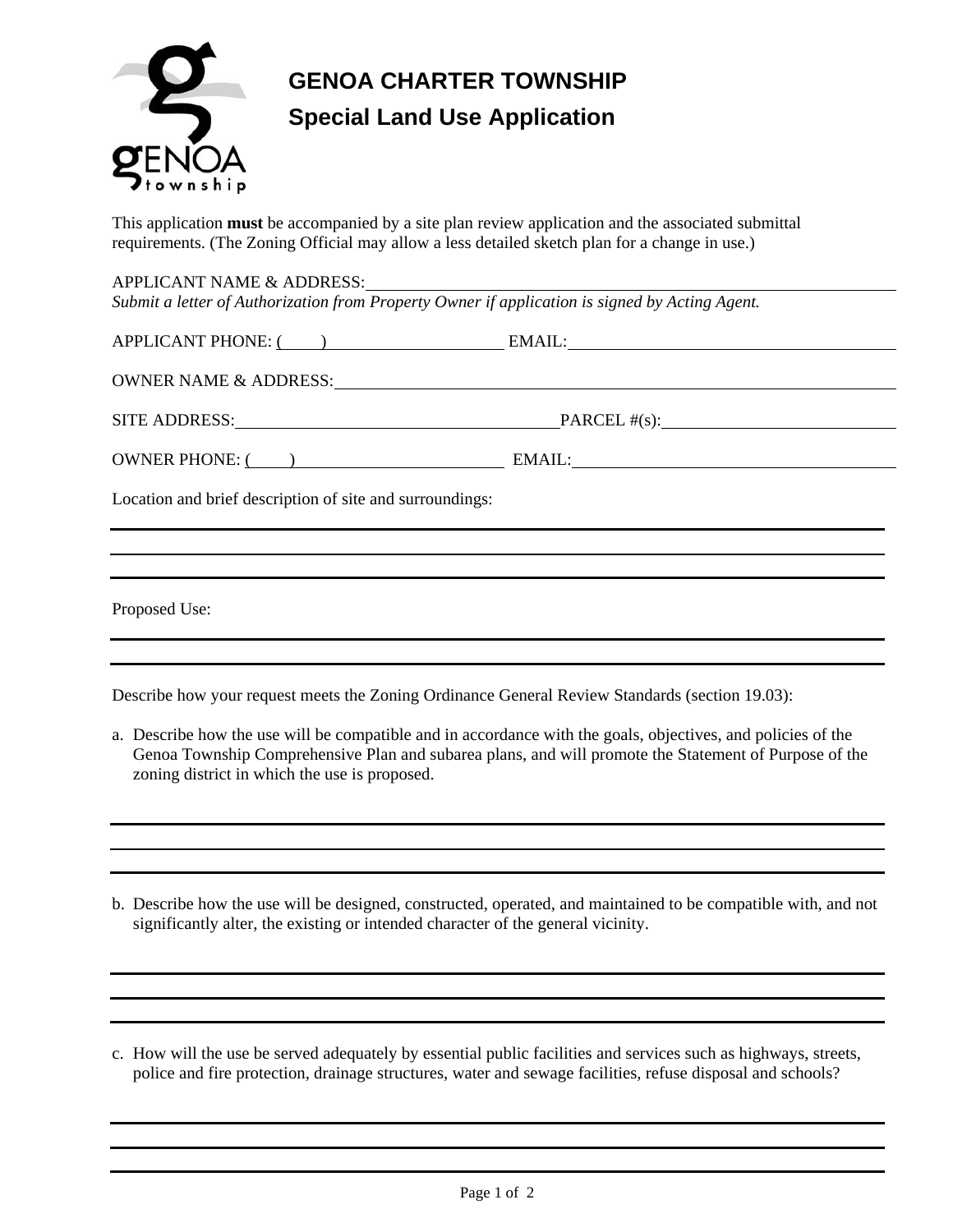- d. Will the use involve any uses, activities, processes, or materials potentially detrimental to the natural environment, public health, safety, or welfare by reason of excessive production of traffic, noise, vibration, smoke, fumes, odors, glare, or other such nuisance? If so, how will the impacts be mitigated?
- e. Does the use have specific criteria as listed in the Zoning Ordinance (sections 3.03.02, 7.02.02, & 8.02.02)? If so, describe how the criteria are met.

I HEREBY CERTIFY THAT ALL INFORMATION AND DATA ATTACHED TO AND MADE PART OF THIS APPLICATION ARE TRUE AND ACCURATE TO THE BEST OF MY KNOWLEDGE AND BELIEF. I AGREE TO DESIGN, CONSTRUCT AND OPERATE, AND MAINTAIN THESE PREMISES AND THE BUILDINGS, STRUCTURES, AND FACILITIES WHICH ARE GOVERNED BY THIS PERMIT IN ACCORDANCE WITH THE STATED REQUIREMENTS OF THE GENOA TOWNSHIP ZONING ORDINANCE, AND SUCH ADDITIONAL LIMITS AND SAFEGUARDS AS MAY BE MADE A PART OF THIS PERMIT.

| THE UNDERSIGNED                                                    | STATES THAT THEY ARE THE |
|--------------------------------------------------------------------|--------------------------|
| FREE OWNER OF THE PROPERTY OF PROPERTIES DESCRIBED ABOVE AND MAKES |                          |
| APPLICATION FOR THIS SPECIAL LAND USE PERMIT.                      |                          |

BY: The contract of the contract of the contract of the contract of the contract of the contract of the contract of the contract of the contract of the contract of the contract of the contract of the contract of the contra

ADDRESS:

**Contact Information -** Review Letters and Correspondence shall be forwarded to the following:

Name Business Affiliation Email

of at a strategies of a strategies of  $\overline{a}$  at  $\overline{a}$ 

**FEE EXCEEDANCE AGREEMENT** 

As stated on the site plan review fee schedule, all site plans are allocated two (2) consultant reviews and one (1) Planning Commission meeting. If additional reviews or meetings are necessary, the applicant will be required to pay the actual incurred costs for the additional reviews. If applicable, additional review fee payment will be required concurrent with submittal to the Township Board. By signing below, applicant indicates agreement and full understanding of this policy.

SIGNATURE: DATE:

PRINT NAME: PHONE: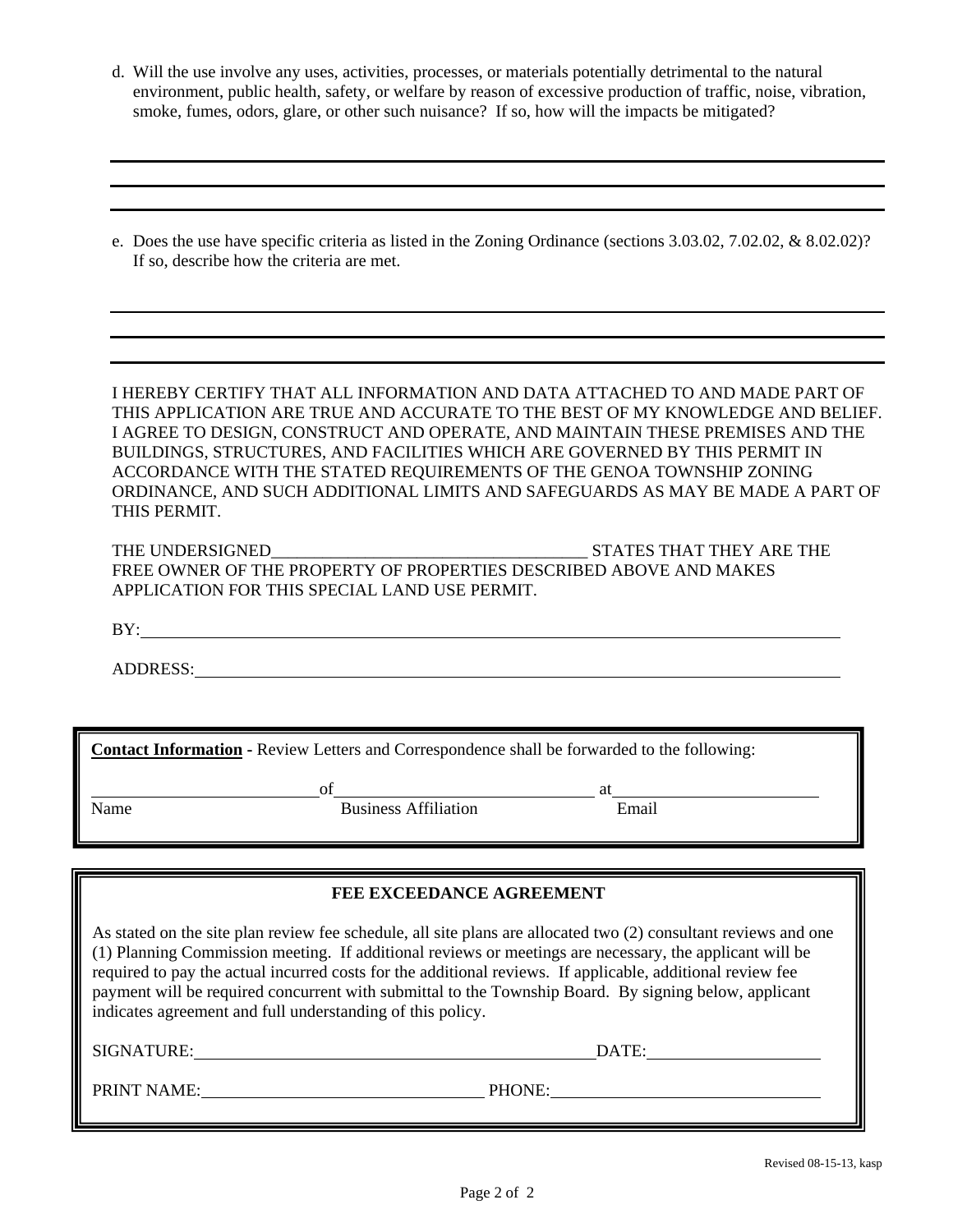## DE

## **PERMIT INFORMATION**

The Department of Environmental Quality (DEQ) has prepared a list of key questions to help identify what departmental permits, licenses, or approvals of a permit-like nature may be needed for a project. By contacting the appropriate offices listed below, you will help reduce the possibility that your project or activity will be delayed due to the untimely discovery of additional permitting requirements later in the process. While this list covers the existence of permits and approvals required from the DEQ, it is not a comprehensive list of all legal responsibilities (i.e. planning requirements and chemical storage regulations may apply). A useful way to learn whether any other requirements will apply is to go through the Self Environmental Assessment in the Michigan Manufacturers Guide, online at: [http://www.michigan.gov/deq/0,1607,7-135-3310\\_4148-15820--,00.html.](http://www.michigan.gov/deq/0,1607,7-135-3310_4148-15820--,00.html)

| <b>KEY QUESTIONS: (DEQ Permit and Licensing Guidebook</b><br>Chapter)                                                                                                                                                                                                                 | <b>Yes</b><br>$\mathcal{L}_{\mathcal{A}}$ | <b>No</b><br>$\mathsf{L}$ | If "Yes," refer to the DEQ Permit and Licensing<br>Guidebook Section(s), the Web Page, or Call the<br>Program:        |
|---------------------------------------------------------------------------------------------------------------------------------------------------------------------------------------------------------------------------------------------------------------------------------------|-------------------------------------------|---------------------------|-----------------------------------------------------------------------------------------------------------------------|
| <b>CONSTRUCTION PERMITS</b>                                                                                                                                                                                                                                                           |                                           |                           |                                                                                                                       |
| Permit to Install: Does the project involve installation,<br>construction, reconstruction, relocation, or alteration of any<br>process equipment (including air pollution control equipment)<br>which has the potential to emit air contaminants? (Permit<br>Guidebook Chapter 5.1.3) | Y                                         | N                         | Web, AQD, Permit Section, 517-373-7023                                                                                |
| Asbestos Notification: Does the project involve renovating or<br>demolishing all or portions of a building? (Notification is required<br>for all renovations and demolitions, even if the structure never<br>contained asbestos.)                                                     | Y∏                                        | N <sup>O</sup>            | Web, AQD Asbestos NESHAP Program 517-373-7064                                                                         |
| Soil Erosion and Sedimentation Control (SESC): Does the<br>project involve an earth change activity within 500 feet of a lake<br>or stream, or will the project disturb an area greater than one<br>acre in size? (Permit Guidebook Chapter 5.3.5)                                    | Y□                                        | $N\square$                | Contact Your Local SESC Agency:<br>http://www.deq.state.mi.us/sesca/<br>Web, WB, SESC Program, 517-335-3178           |
| Does the project involve construction which will disturb one or<br>more acre that comes into contact with storm water that enters<br>a storm sewer, drain, lake, stream, or other surface water?<br>(Permit Guidebook Chapter 5.2.1)                                                  | YO                                        | $N\square$                | Web, WB, Permits Section, 517-241-8993 or<br>appropriate DEQ District Office                                          |
| Does the project involve construction or alteration of any<br>sewage collection or treatment facility? (Permit Guidebook<br>Chapter 5.3.1)                                                                                                                                            | YO                                        | N                         | Web, Appropriate District Office, WB, Part 41<br><b>Construction Permit Program</b>                                   |
| Does the project involve construction of a community water<br>supply well or the extension of a water supply from an existing<br>water system? (Permit Guidebook Chapter 5.3.2)                                                                                                       | Y□                                        | $N\square$                | Web, Appropriate DEQ District Office, WB, Community<br>Water Supply Program                                           |
| Does the project involve construction of a water supply well (a<br>private, irrigation, process, or public water well)?                                                                                                                                                               | Y□                                        | $N\square$                | Contact a Registered Well Driller, Web, Local Health<br>Department Contacts, Non Community Water Supply,<br>Web       |
| Does the project involve construction of a facility that landfills,<br>transfers, or processes of any type of solid non-hazardous<br>waste on-site, or places industrial residuals/sludge into or<br>onto the ground? (Permit Guidebook Chapter 5.4.1)                                | Υ∐                                        | $N\square$                | Web, Appropriate DEQ District Office, WHMD<br>517-335-4035                                                            |
| Does the project involve the construction of an on-site treatment,<br>storage, or disposal facility for hazardous waste? (Permit<br>Guidebook Chapter 5.4.2)                                                                                                                          | Y∐                                        | $N\square$                | Web 5.4.2, WHMD, Hazardous Waste Section,<br>517-373-9875                                                             |
| <b>CONSTRUCTION PERMITS (LAND/WATER FEATURE)</b>                                                                                                                                                                                                                                      |                                           |                           |                                                                                                                       |
| Does the project involve filling, dredging, placement of<br>structures, draining, or use of a wetland? (Permit Guidebook<br>Chapter $5.5.6$ )                                                                                                                                         | Y∐                                        | N□                        | (Permit Application, Web), Web Land & Water<br>Management Division (LWMD), Permit Consolidation<br>Unit, 517-373-9244 |
| Storm Water Discharge to Wetlands: Will storm water be<br>collected, stored, or treated in a wetland area from a public road,<br>industrial, commercial, or multi-unit residential development?<br>(Permit Guidebook Chapter 5.5.6)                                                   | Y囗                                        | $N$ $\Box$                | (Permit Application, Web), Web LWMD, Permit<br>Consolidation Unit, 517-373-9244                                       |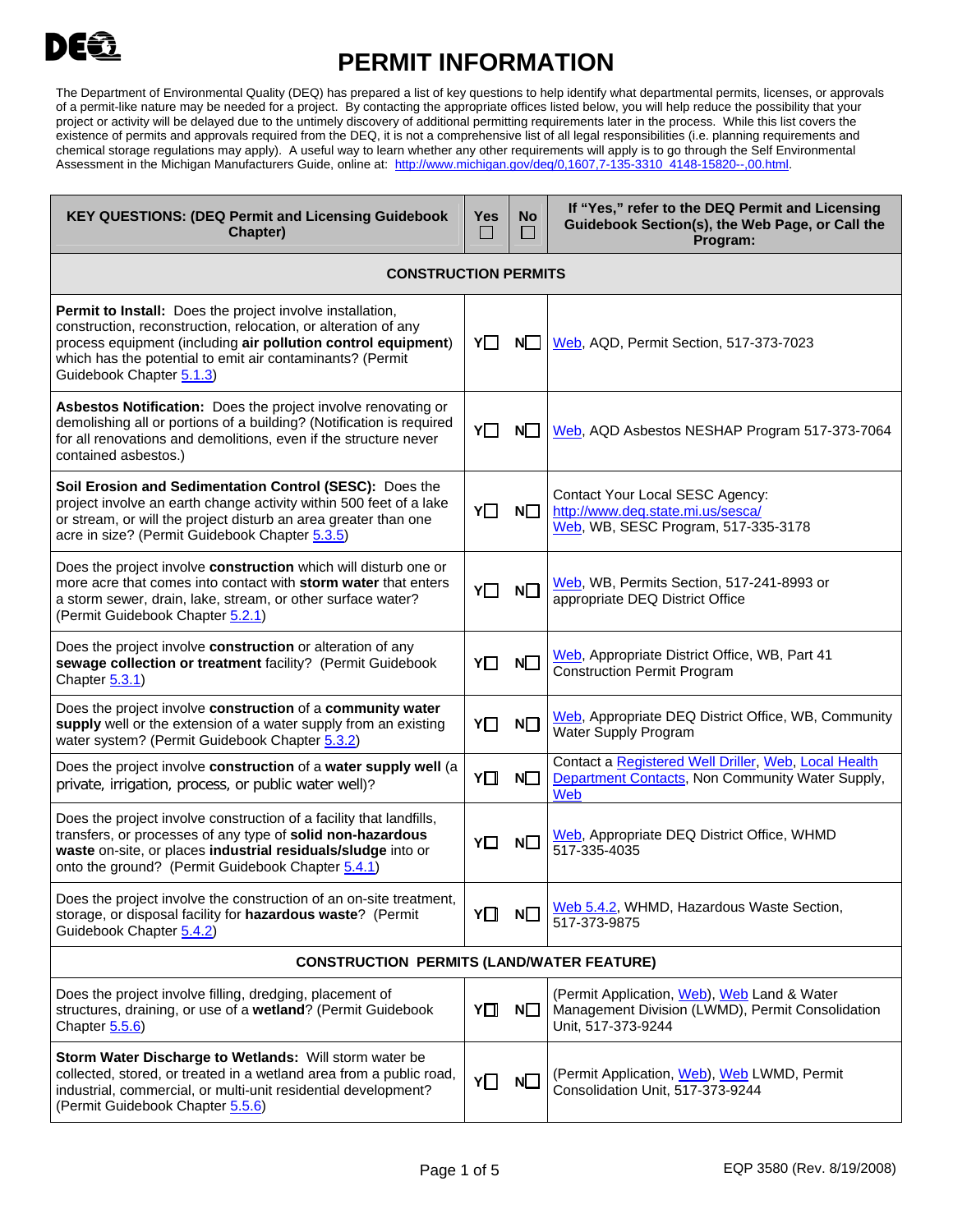| Great Lakes: Does the project involve construction, filling, or<br>dredging below the Ordinary High Water Mark of one of the<br>Great Lakes? (Permit Guidebook Chapter 5.5.1)                                                                                                                                                                                                             | Y  | $N\square$ | (Permit Application Web), Web, LWMD, Permit<br>Consolidation Unit,<br>517-373-9244                                          |  |  |
|-------------------------------------------------------------------------------------------------------------------------------------------------------------------------------------------------------------------------------------------------------------------------------------------------------------------------------------------------------------------------------------------|----|------------|-----------------------------------------------------------------------------------------------------------------------------|--|--|
| Inland Lakes and Streams: Does the project involve any<br>dredging, filling, placement of structures, or the operation of a<br>marina within an inland waterbody (e.g. lake, river, stream, drain,<br>creek, ditch, or canal), enlargement of a waterbody, or<br>excavation of a pond within 500 feet of a waterbody? (Permit<br>Guidebook Chapter 5.5.7)                                 | Y□ | $N\square$ | (Permit Application Web), Web, LWMD, Permit<br>Consolidation Unit, 517-373-9244                                             |  |  |
| Storm Water Ponds and Discharges to Inland<br>Lakes/Streams, or Great Lakes: Will storm water from any<br>road or any other part of the development be discharged either<br>directly or ultimately to an inland waterbody, or one of the Great<br>Lakes; or will a storm water pond be constructed within 500 feet<br>of an inland waterbody? (Permit Guidebook Chapters 5.5.7 &<br>5.5.1 | Y□ | $N\square$ | (Permit Application Web), Web5.5.7, Web5.5.1<br>LWMD, Permit Consolidation Unit, 517-373-9244                               |  |  |
| Does the project involve placement of fill, earth moving, or<br>placement of structures within the 100-year floodplain of a<br>watercourse? (Permit Guidebook Chapter 5.5.2)                                                                                                                                                                                                              | Y□ | $N$ $\Box$ | (Pemit Application Web), Web, LWMD, Permit<br>Consolidation Unit, 517-373-9244                                              |  |  |
| Does the project involve construction of a building or septic<br>system in a designated Great Lakes high risk erosion area?<br>(Permit Guidebook Chapter 5.5.4)                                                                                                                                                                                                                           | YO | $N\square$ | (Permit Application Web), Web LWMD, Permit<br>Consolidation Unit, 517-373-9244                                              |  |  |
| Does the project involve dredging, filling, grading, or other<br>alteration of the soil, vegetation, or natural drainage, or<br>placement of permanent structures in a designated<br>environmental area? (Permit Guidebook Chapter 5.5.4)                                                                                                                                                 | YO | N□         | (Permit Application Web), Web5.5.1, Web5.5.4,<br>Web5.5.6, LWMD, Permit Consolidation Unit,<br>517-373-9244                 |  |  |
| Does the project propose any development, construction,<br>silvicultural activities or contour alterations within a designated<br>critical dune area? (Permit Guidebook Chapter 5.5.5)                                                                                                                                                                                                    | YO | $N\square$ | (Permit Application Web), Web, LWMD, Permit<br>Consolidation Unit, 517-373-9244                                             |  |  |
| Does the project involve construction of a dam, weir or other<br>structure to impound flow? (Permit Guidebook Chapters 5.5.7) &<br>5.5.8                                                                                                                                                                                                                                                  | Y□ | $N\square$ | (Permit Application Web), Web5.5.7, Web5.5.8,<br>LWMD, Dam Safety Program, 517-241-9862                                     |  |  |
| <b>CONSTRUCTION PERMITS (SECTOR SPECIFIC)</b>                                                                                                                                                                                                                                                                                                                                             |    |            |                                                                                                                             |  |  |
| Does the project involve a subdivision or site condominium<br>project utilizing individual on-site subsurface disposal systems or<br>individual wells? (Permit Guidebook Chapter 5.3.4)                                                                                                                                                                                                   | YП | N          | Web, WB, DWEHS, 517-241-1345                                                                                                |  |  |
| Does the project involve the construction or modification of a<br>campground? (Permit Guidebook Chapter 5.3.6)                                                                                                                                                                                                                                                                            | YΠ | N          | Web, WB, DWEHS, 517-241-1340                                                                                                |  |  |
| Does the project involve the construction or modification of a<br>public swimming pool? (Permit Guidebook Chapter 5.3.3)                                                                                                                                                                                                                                                                  | YO | $N\square$ | Web DEQ, WB, Drinking Water & Environmental<br>Health Section (DWEHS), 517-241-1340                                         |  |  |
| <b>OPERATIONAL PERMITS</b>                                                                                                                                                                                                                                                                                                                                                                |    |            |                                                                                                                             |  |  |
| Renewable Operating Permit: Does your facility have the<br>potential to emit any of the following: 100 tons per year or more<br>of any criteria pollutant; 10 tons per year or more of any<br>hazardous air pollutant; or 25 tons per year or more of any<br>combination of hazardous air pollutants? (Permit Guidebook<br>Chapter $5.1.2$                                                | Y□ | $N\square$ | Web, AQD, Permit Section, 517-373-7023                                                                                      |  |  |
| NPDES: Does the project involve the discharge of any type of<br>wastewater to a storm sewer, drain, lake, stream, or other<br>surface water? (Permit Guidebook Chapter 5.2.1)                                                                                                                                                                                                             | Υ∐ | $N\square$ | Web, WB, Appropriate District Office, or National<br>Pollutant Discharge Elimination (NPDES) Permit<br>Program 517-241-1346 |  |  |
| Does the facility have industrial activity that comes into contact<br>with storm water that enters a storm sewer, drain, lake, stream,<br>or other surface water? (Permit Guidebook Chapter 5.2.1)                                                                                                                                                                                        | Y□ | $N\square$ | Web, WB, Permits Section, 517-241-8993 or<br>appropriate DEQ District Office                                                |  |  |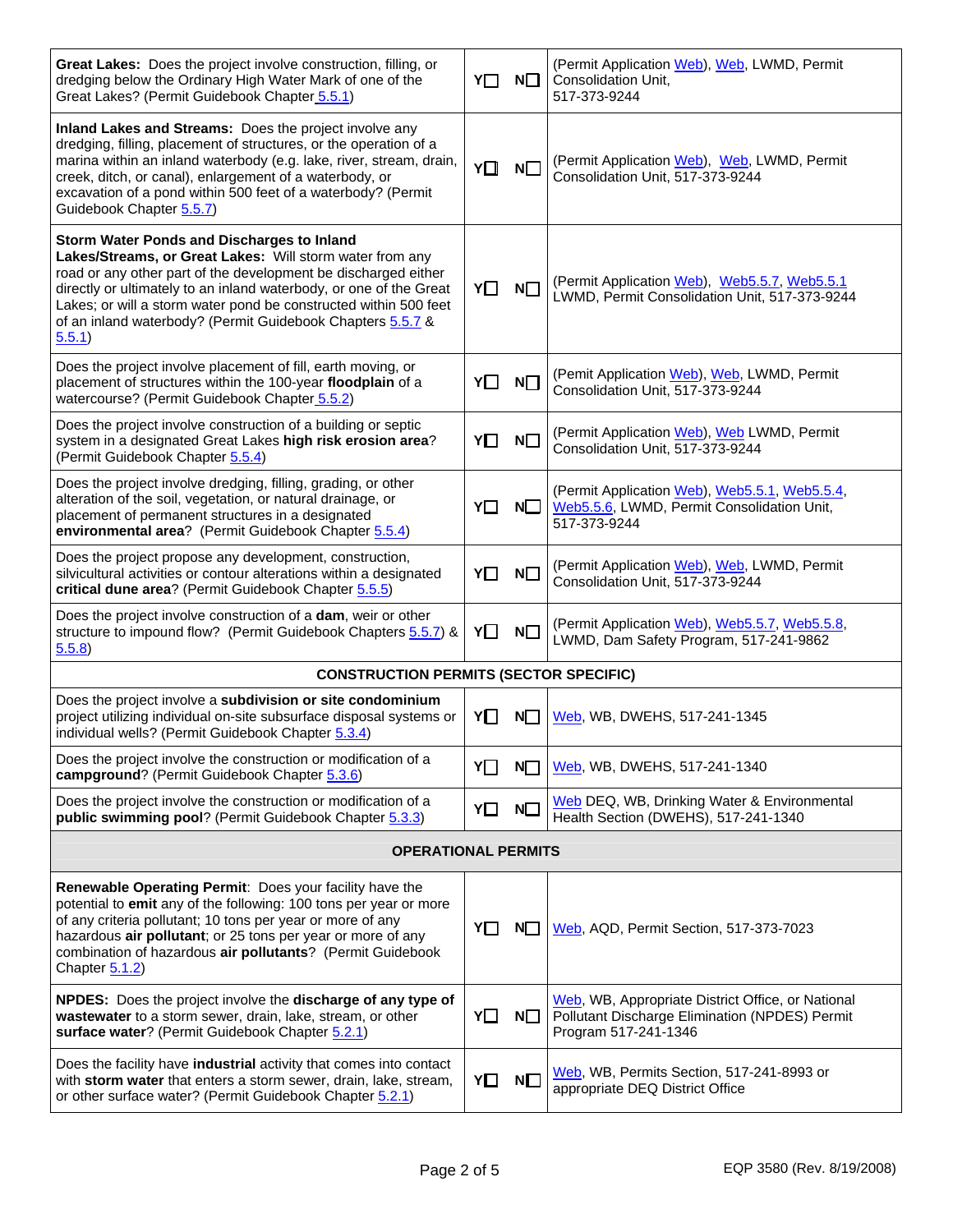| Does the project involve the <b>discharge of wastewaters</b> into or<br>onto the ground (e.g. subsurface disposal or irrigation)? (Permit<br>Guidebook Chapter 5.2.2)                                                                                                                                                                                | Y□         | $N\square$ | Web, WB, Groundwater Permits Program,<br>517-373-8148                             |  |
|------------------------------------------------------------------------------------------------------------------------------------------------------------------------------------------------------------------------------------------------------------------------------------------------------------------------------------------------------|------------|------------|-----------------------------------------------------------------------------------|--|
| Does the project involve the drilling or deepening of wells for<br>waste disposal? (Permit Guidebook Chapter 5.7.8)                                                                                                                                                                                                                                  | Y□         | No         | Web, OGS, Minerals and Mapping Unit, 517-241-1532                                 |  |
| Does the project involve landfilling, transferring, or processing of<br>any type of solid non-hazardous waste on-site, or placing<br>industrial residuals/sludge into or onto the ground? (Permit<br>Guidebook Chapter 4.4.2)                                                                                                                        | Y□         | $N\square$ | Web, Appropriate DEQ District Office, WHMD<br>517-335-4035                        |  |
| Does the project involve the on-site treatment, storage, or<br>disposal of hazardous waste? (Permit Guidebook Chapters<br>4.4.3, 84.4.4                                                                                                                                                                                                              | Y□         | $N\square$ | Web, WHMD, Hazardous Waste Section,<br>517-373-9875                               |  |
| Does the project require a site identification number (EPA<br>number) for regulated waste activities (used oil, liquid waste,<br>hazardous waste, universal waste, PCBs)? (Web Site)                                                                                                                                                                 | Y□         | N          | WHMD, Appropriate DEQ District Office                                             |  |
| Does the project involve the receipt, possession, manufacture,<br>use, storage, transport, transfer, release, or disposal of<br>radioactive material in any form?                                                                                                                                                                                    | YΠ         | $N\square$ | Web, WHMD, Radioactive Material and Standards<br>Unit, 517-241-1275               |  |
| Do you desire to develop a withdrawal of over 2,000,000<br>gallons of water per day from any source other than the Great<br>Lakes and their connecting waterways? Or, do you desire to<br>develop a withdrawal of over 5,000,000 gallons of water per day<br>from the Great Lakes or their connecting waterways? (Permit<br>Guidebook Chapter 5.2.6) | Y□         | $N\square$ | Web, WB, DWEHS, Source Water Protection Unit,<br>517-241-1318                     |  |
| <b>CHEMICAL ADDITION PROJECTS</b>                                                                                                                                                                                                                                                                                                                    |            |            |                                                                                   |  |
| Are you using chemicals or materials in, or in contact with,<br>drinking water at any point in the water works system?<br>(Permit Guidebook Chapter 5.2.3)                                                                                                                                                                                           | Y□         | $N\square$ | Web, WB, Appropriate District Office, Public Water<br>Supply Program 517-241-1318 |  |
| Are you applying a chemical treatment for the purpose of<br>aquatic nuisance control (pesticide/herbicide etc) in a water<br>body (i.e. lake, pond or river)? (Permit Guidebook Chapter<br>5.2.4)                                                                                                                                                    | $Y\square$ | N          | Web, WB, Aquatic Nuisance Control and Remedial<br>Action Unit 517-241-7734        |  |
| Are you applying materials to a water body for a water resource<br>management project (i.e. mosquito control treatments, dye<br>testing, or fish reclamation projects)? (Permit Guidebook<br>Chapter 5.2.5)                                                                                                                                          | Y□         | Ν□         | Web, WB, Surface Water Assessment Section<br>517-373-2190                         |  |
| <b>OPERATIONAL PERMITS (SECTOR SPECIFIC)</b>                                                                                                                                                                                                                                                                                                         |            |            |                                                                                   |  |
| Does the project involve the transport of some other facility's<br>non-hazardous liquid waste? (Permit Guidebook Chapter<br>4.2.4)                                                                                                                                                                                                                   | Y□         | $N\square$ | Web, WHMD, Transporter Program,<br>586-753-3850                                   |  |
| Does the project involve the transport hazardous waste?<br>(Permit Guidebook Chapter 4.2.3)                                                                                                                                                                                                                                                          | Y□         | $N\square$ | Web, WHMD, Transporter Program,<br>586-753-3850                                   |  |
| Does your facility have an electric generating unit that sells<br>electricity to the grid and burns a fossil fuel? (Permit Guidebook<br>Chapter 5.1.1)                                                                                                                                                                                               | Y□         | $N\square$ | Web, AQD, Acid Rain Permit Program, 517-373-7023                                  |  |
| Is the project a dry cleaning establishment utilizing<br>perchloroethylene or a flammable solvent in the cleaning<br>process? (Permit Guidebook Chapter 4.1.2)                                                                                                                                                                                       | YO         | $N\square$ | Web, DEQ, Air Quality Division (AQD), 517-241-1324                                |  |
| Does your laboratory test potable water as required for<br>monitoring purposes of the Safe Drinking<br>compliance and<br>Water Act? (Permit Guidebook Chapter 4.1.4)                                                                                                                                                                                 | Y□         | $N\square$ | Web, ESSD, Laboratory Services Section<br>517-335-9800                            |  |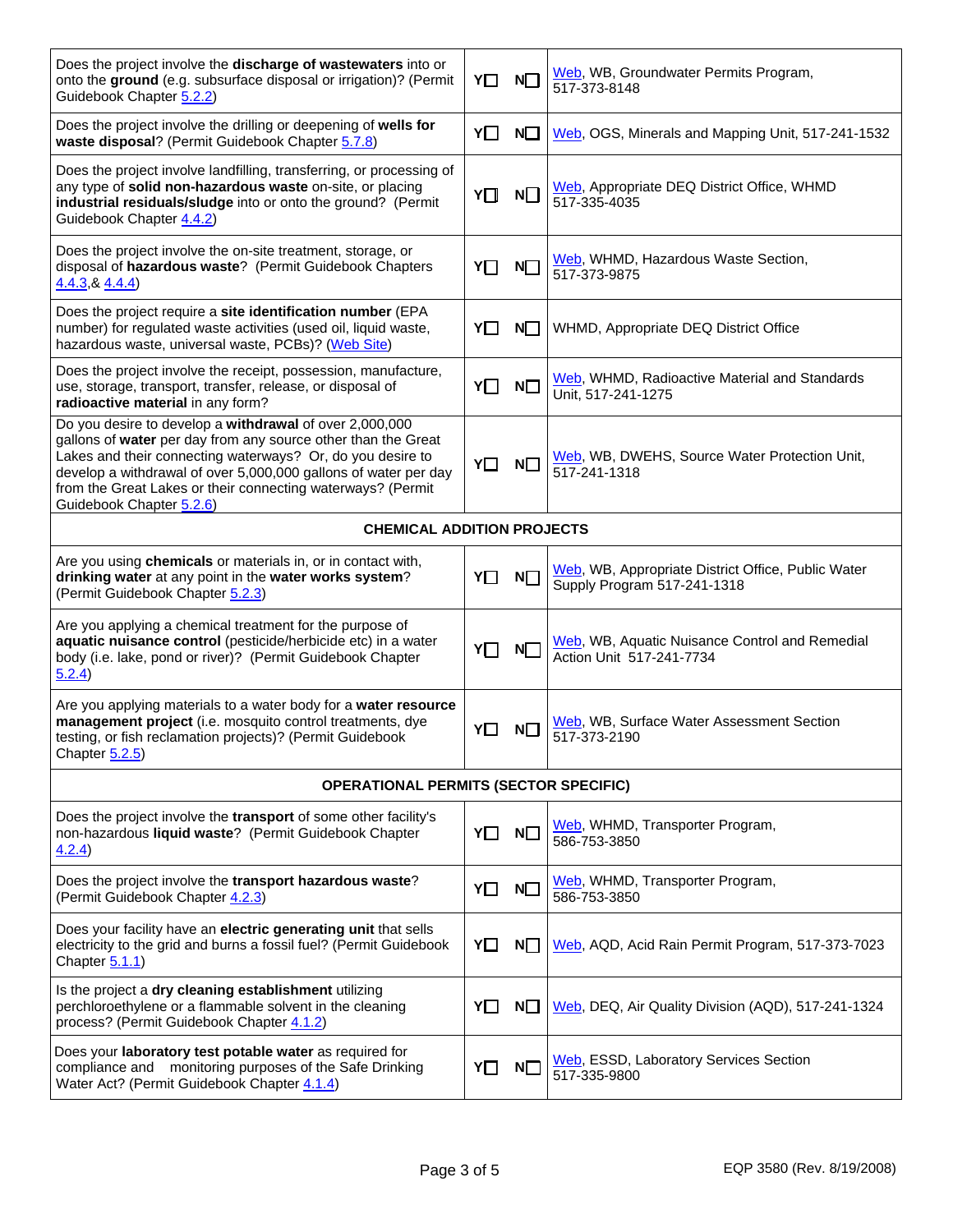| Does the project involve the generation of medical waste or a<br>facility that treats medical waste prior to its disposal? (Permit<br>Guidebook Chapter 4.1.5)                                                                                                                                                    | Y□ | $N\square$ | Web, Waste and Hazardous Materials Division<br>(WHMD), Medical Waste Regulatory Program<br>517-241-1320                                                                                                       |  |  |
|-------------------------------------------------------------------------------------------------------------------------------------------------------------------------------------------------------------------------------------------------------------------------------------------------------------------|----|------------|---------------------------------------------------------------------------------------------------------------------------------------------------------------------------------------------------------------|--|--|
| Does the project involve transport of septic tank, cesspool, or dry<br>well contents or the discharge of septage or sewage sludge into<br>or onto the ground? (Permit Guidebook Chapter 4.2.1)                                                                                                                    | Υ□ | $N\square$ | Web, WB, DWEHS, Septage Program 517-241-1318                                                                                                                                                                  |  |  |
| Do you store, haul, shred or process scrap tires? (Permit<br>Guidebook Chapters 4.2.2 or 4.4.1)                                                                                                                                                                                                                   | Y□ | $N\square$ | Web, WHMD, Storage Tank and Solid Waste Section<br>517-241-2924                                                                                                                                               |  |  |
| Does the project involve the operation of a public swimming<br>pool? (Permit Guidebook Chapter 4.1.3)                                                                                                                                                                                                             | YO | $N\square$ | Web DEQ, WB, Drinking Water & Environmental<br>Health Section (DWEHS), 517-241-1340                                                                                                                           |  |  |
| Does the project involve the operation of a campground?<br>(Permit Guidebook Chapter 4.1.6)                                                                                                                                                                                                                       | Y□ | $N\square$ | Web, WB, DWEHS, 517-241-1340                                                                                                                                                                                  |  |  |
| Do you engage in the business of hauling bulk water for<br>drinking or household purposes (except for your own household<br>use)? (Permit Guidebook Chapter 4.2.5)                                                                                                                                                | Y□ | $N\square$ | Web, WB, DWEHS, Noncommunity Unit,<br>517-241-1370                                                                                                                                                            |  |  |
| Does the project involve composting over 200 cubic yards of<br>yard clippings? (Permit Guidebook Chapter 4.4.5)                                                                                                                                                                                                   | Y□ | $N\square$ | Web, WHMD, Storage Tank and Solid Waste Section<br>517-241-2924                                                                                                                                               |  |  |
| STORAGE TANKS (CONSTRUCTION AND OPERATION)                                                                                                                                                                                                                                                                        |    |            |                                                                                                                                                                                                               |  |  |
| Does the project involve the installation of an aboveground<br>storage tank for a flammable or combustible liquid (under 200<br>degrees Fahrenheit)? (Permit Guidebook Chapter 4.3.1)                                                                                                                             | Y□ | $N\square$ | Web, WHMD, Storage Tank and Solid Waste Section<br>(STSWS), 517-335-7211                                                                                                                                      |  |  |
| Does the project involve the installation of a compressed<br>natural gas dispensing station with storage? (Permit<br>Guidebook Chapter 4.3.2)                                                                                                                                                                     | YП | $N\square$ | Web, WHMD, STSWS, 517-335-7211                                                                                                                                                                                |  |  |
| Does the project involve the installation of a liquefied<br>petroleum gas container filling location or storage location that<br>has a tank with a capacity of more than 2,000 gallons or has two<br>(2) or more tanks with an aggregate capacity of more than 4,000<br>gallons? (Permit Guidebook Chapter 4.3.3) | Y□ | $N\square$ | Web, WHMD, STSWS, 517-335-7211                                                                                                                                                                                |  |  |
| Does the project involve the installation, removal, or upgrade of<br>an underground storage tank containing a petroleum product<br>or a hazardous substance? (Permit Guidebook Chapter 4.3.4)                                                                                                                     | Y□ | $N\square$ | Web, WHMD, STSWS, 517-335-7211                                                                                                                                                                                |  |  |
| Does the project involve the installation of a hydrogen<br>system?                                                                                                                                                                                                                                                | Y□ | $N\square$ | WHMD STSWS, 517-335-7211                                                                                                                                                                                      |  |  |
| PERSONAL LICENSES/CERTIFICATIONS                                                                                                                                                                                                                                                                                  |    |            |                                                                                                                                                                                                               |  |  |
| Are you designated by your facility to be the Certified Operator<br>to fulfill the requirements of a wastewater discharge permit<br>(NPDES including Storm Water or Groundwater)? (Permit<br>Guidebook Chapters 3.1, 3.2, & 3.5)                                                                                  | YO | $N\square$ | Hotlink to Program Web Page (Web) Web3.1, Web3.2,<br>Environmental Science and Services Division (ESSD),<br>Operator Training 517-373-4755 and, Web3.5 Water<br>Bureau (WB), Storm Water Program 517-241-8993 |  |  |
| Are you a drinking water operator in charge of a water<br>treatment or water distribution system, back-up operator, or shift<br>operator? (Permit Guidebook Chapter 3.3)                                                                                                                                          | YO | $N\square$ | Web, ESSD, Operator Training 517-241-7199                                                                                                                                                                     |  |  |
| Are you a water well drilling contractor, pump installer,<br>dewatering well contractor or dewatering well pump installer?<br>(Permit Guidebook Chapter 3.4)                                                                                                                                                      | Y□ | $N\square$ | Web, WB, Well Construction Unit 517-241-1377                                                                                                                                                                  |  |  |